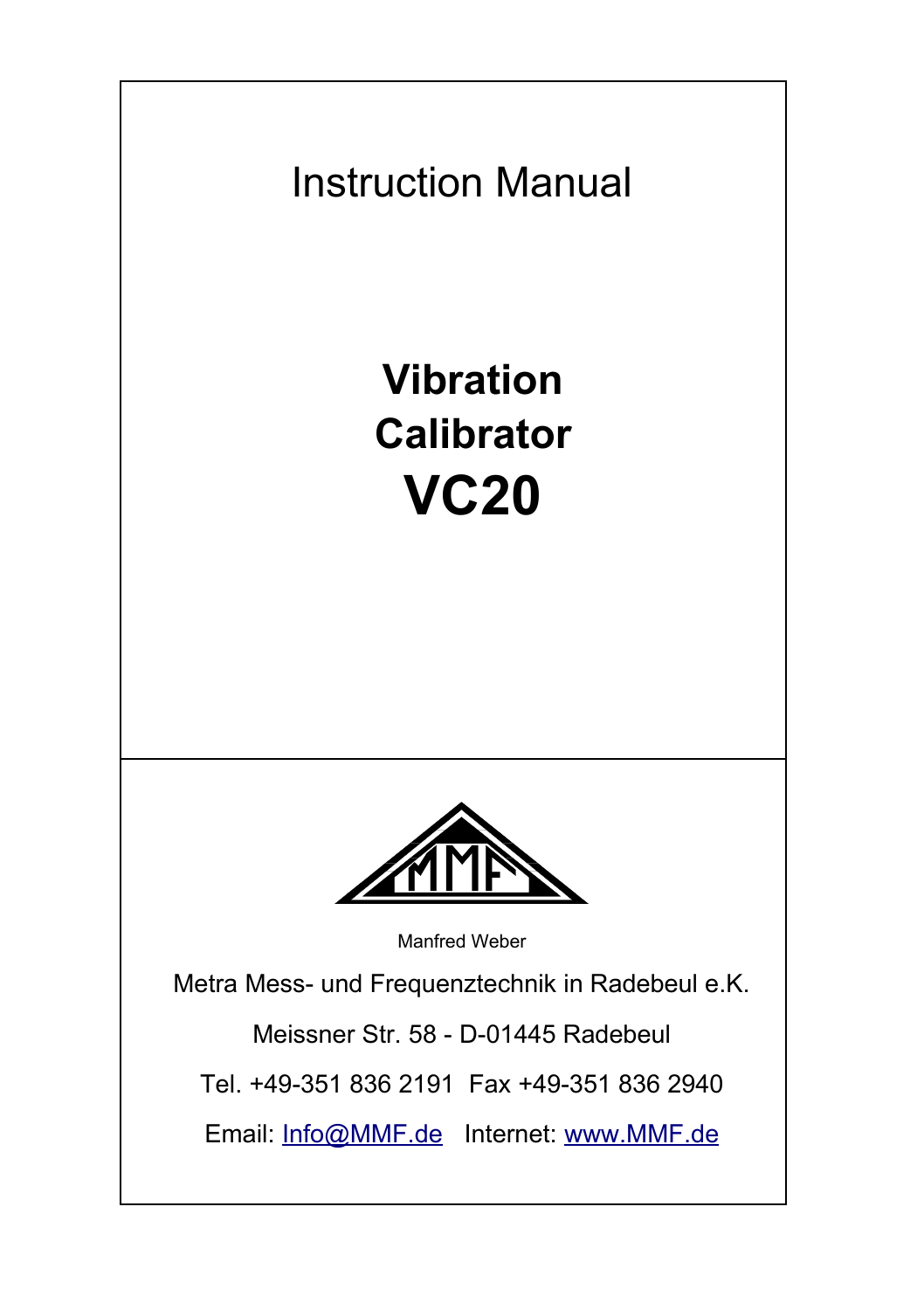Manfred Weber Metra Mess- und Frequenztechnik in Radebeul e.K. Meißner Str. 58 D-01445 Radebeul Tel. 0351-836 2191 Fax 0351-836 2940 Email [Info@MMF.de](mailto:info@mmf.de) Internet [www.MMF.de](http://www.mmf.de/)

Notice: The current version of this document can be found as PDF at [http://mmf.de/product\\_literature.htm](http://mmf.de/product_literature.htm)

Specification subject to change.

© 2010 Manfred Weber Metra Mess- und Frequenztechnik in Radebeul e.K. Full or partial reproduction subject to prior written approval.

Sep/ 18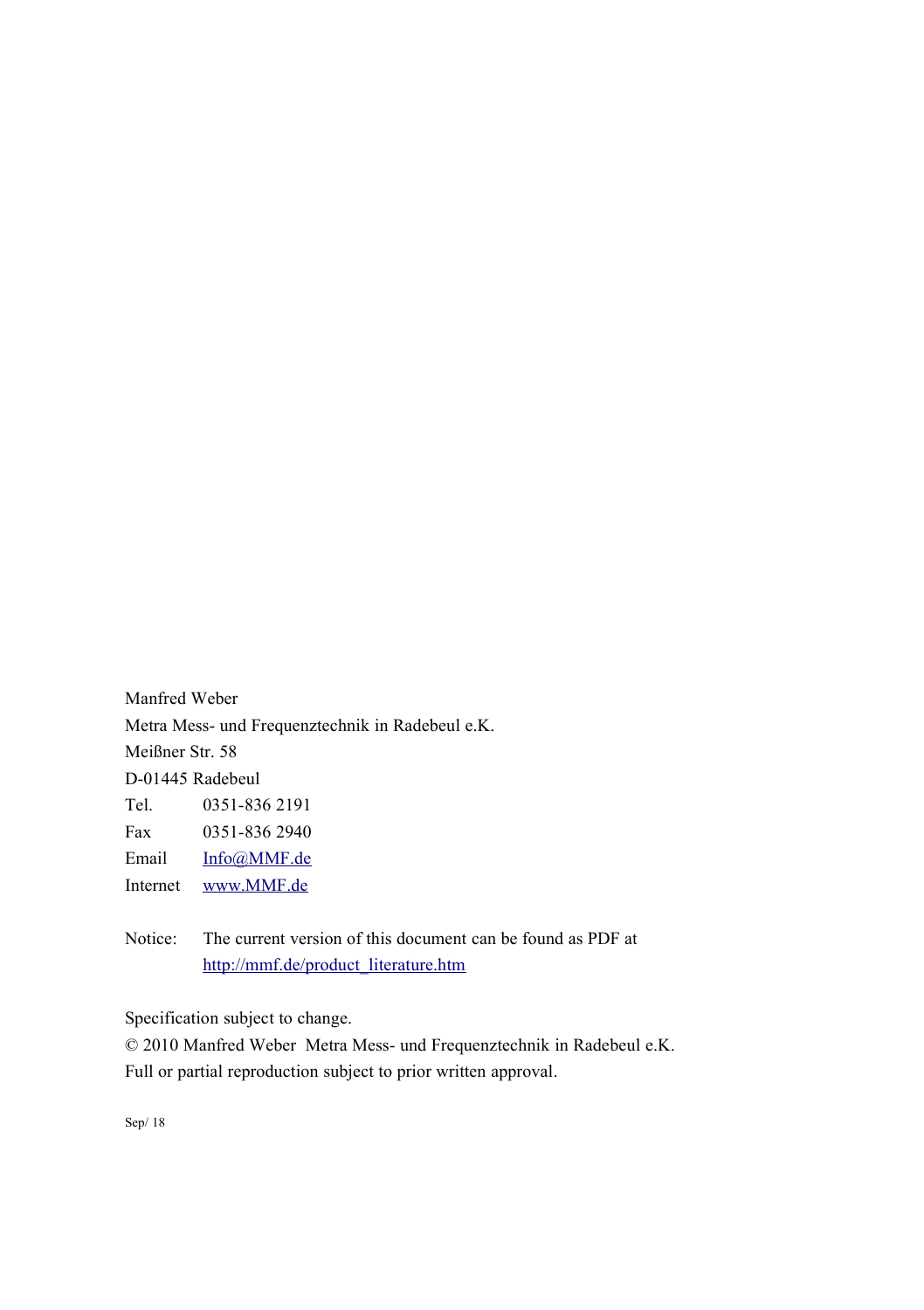# **Contents**



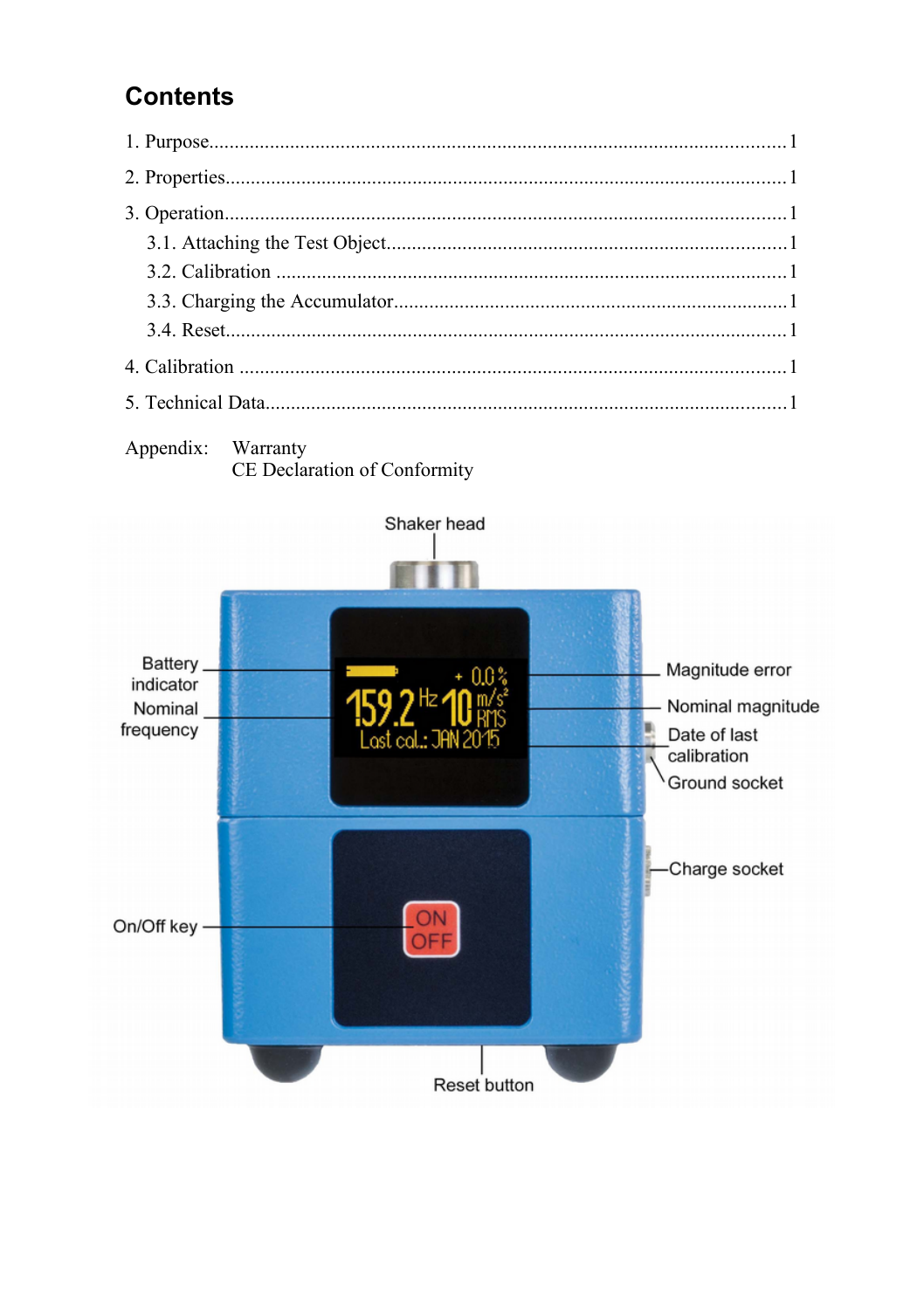*Thank you for choosing a vibration calibrator from Metra!*

# **1. Purpose**

- Easy and simple calibration of vibration metering, recording and control equipment
- Regular checks of such devices and installations
- Fault finding

# **2. Properties**

- Handy and robust battery device for laboratory and field use
- Load-independent vibration magnitude with an RMS of
	- 10 m/s² vibration acceleration
	- 10 mm/s vibration velocity
	- 10 µm vibration displacement
- Ouartz stabilized vibration frequency of 159.15 Hz (radian frequency 1000/s)
- Suitable for test objects weighing up to 600g

The vibration calibrator VC20 generates mechanical vibrations with quartz stabilized frequency and precisely controlled magnitude. Vibration sensors, including connected cables, signal conditioners and readout instruments can be calibrated in acceleration, velocity or displacement units.

A reference accelerometer inside the shaker head and a control circuit keep the vibration level constant and independent of the weight of the attached measuring object. A display indicates the error in percent. There is an acoustical warning when the error limit is exceeded.

Because of its internal rechargeable battery, the VC20 is well suited for mobile applications. The instrument features an automatic switch-off function preventing accidental discharging. The display indicates the battery charging condition. The unit comes with an external mains supply for charging.

The supplied plastic carrying case allows convenient handling and safe transport.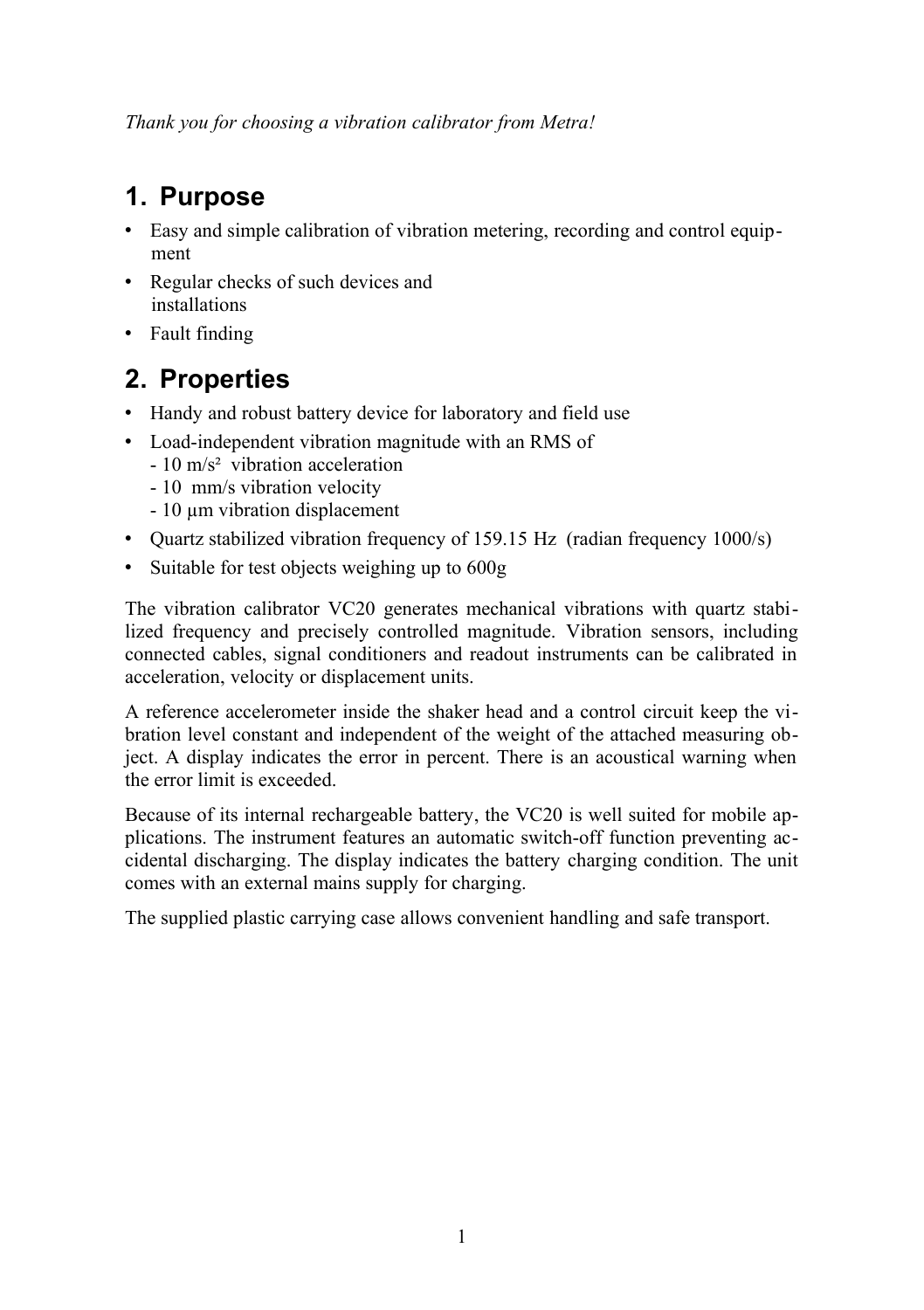# **3. Operation**

## **3.1. Attaching the Test Object**

The vibration exciter of the VC20 has a tapped M5 hole with 7 mm depth for the attachment of the device under test. The supplied stud bolts and stud adapters or a clamping magnet can be used for mounting.

The surface of the vibration exciter has been made extremely resistant by plasma nitride coating.

For light transducers, adhesive wax or double sided adhesive tape can be used for mounting. A flat surface for adhesive mounting can be obtained by using the M5 insulating flange Model 029 which is available from Metra.

Magnetic and adhesive attachment are only allowable for roughly estimated calibrations. Accuracy is only guaranteed for screw attachment.

When mounting the specimen, pay attention to the symmetrical distribution of the object weight. Otherwise, the vibrating system may be deflected from its main axis. When using coupling structures for calibration of transducers, symmetrical attachment becomes especially important, for instance, at the calibration of the x and y axis of a triaxial accelerometer. In this case, using a balance weight as shown in the following illustration is recommended.



Please note that heavy connecting cables should be supported close to the test object. However, an application of force via the cable must be avoided.

The maximum torque rating of **1 to 2 Nm** at the vibration exciter must not be exceeded since this may damage the instrument.

The VC20 should be placed on a rigid surface. Hand-held operation is not recommended because of possible errors.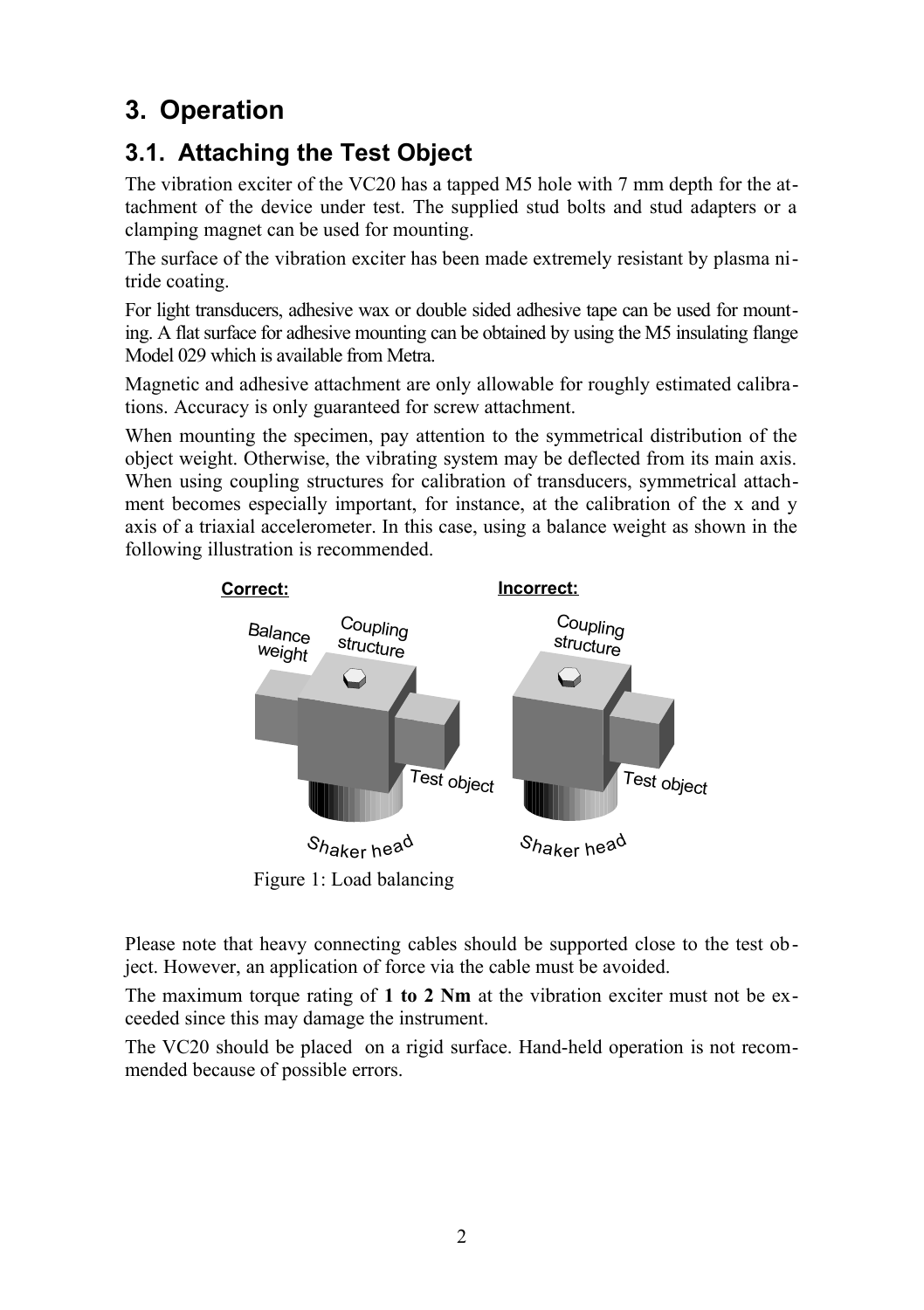#### **3.2. Calibration**

After attaching the device under test switch the VC20 on by depressing the "On/Off" button until the display lights up. Device information, such as hardware and software versions and the date of the last calibration, is displayed for a few sec onds. After short time the vibration signal becomes stable. The display shows the values of vibration frequency and magnitude [\(Figure 2\)](#page-5-0). Please note that these are not measuring values but only nominal values.

<span id="page-5-0"></span>

Figure 2: Display in calibration mode

In the upper right hand corner you will see the actual accuracy of the vibration mag nitude in percent. After short period of time the percent value should converge on zero.

If the absolute error exceeds 3 %, the percent value will change to inverse characters and a beep sound will be generated. In this case no calibration can be performed.

When the maximum weight of the test object is exceeded, instead of the percent value, an error message "OVERL" will appear and the shaker will be switched off. To proceed with calibration, first switch the calibrator off. Then reduce the weight of the test object and switch the calibrator back on . The admissible weight is up to 500 grams, depending on the selected frequency. The overload message can also be eliminated by lowering the vibration magnitude.

In the lower display line the date of the last calibration of your VC20 is displayed. This entry can only be modified during factory calibration. Please read also section [5](#page-7-0) for details about calibration.

The VC20 can be switched off by depressing the "ON/OFF" key for at least one second. Should this be omitted, a timer is provided which switches the calibrator off after 10 minutes.

**Caution**: The vibration calibrator is not to be used in dirty and dusty environments. Particular care should be taken that no ferromagnetic particles get inside of the instrument. They may damage it within short time. Defects due to dirt and dust are not covered by the warranty.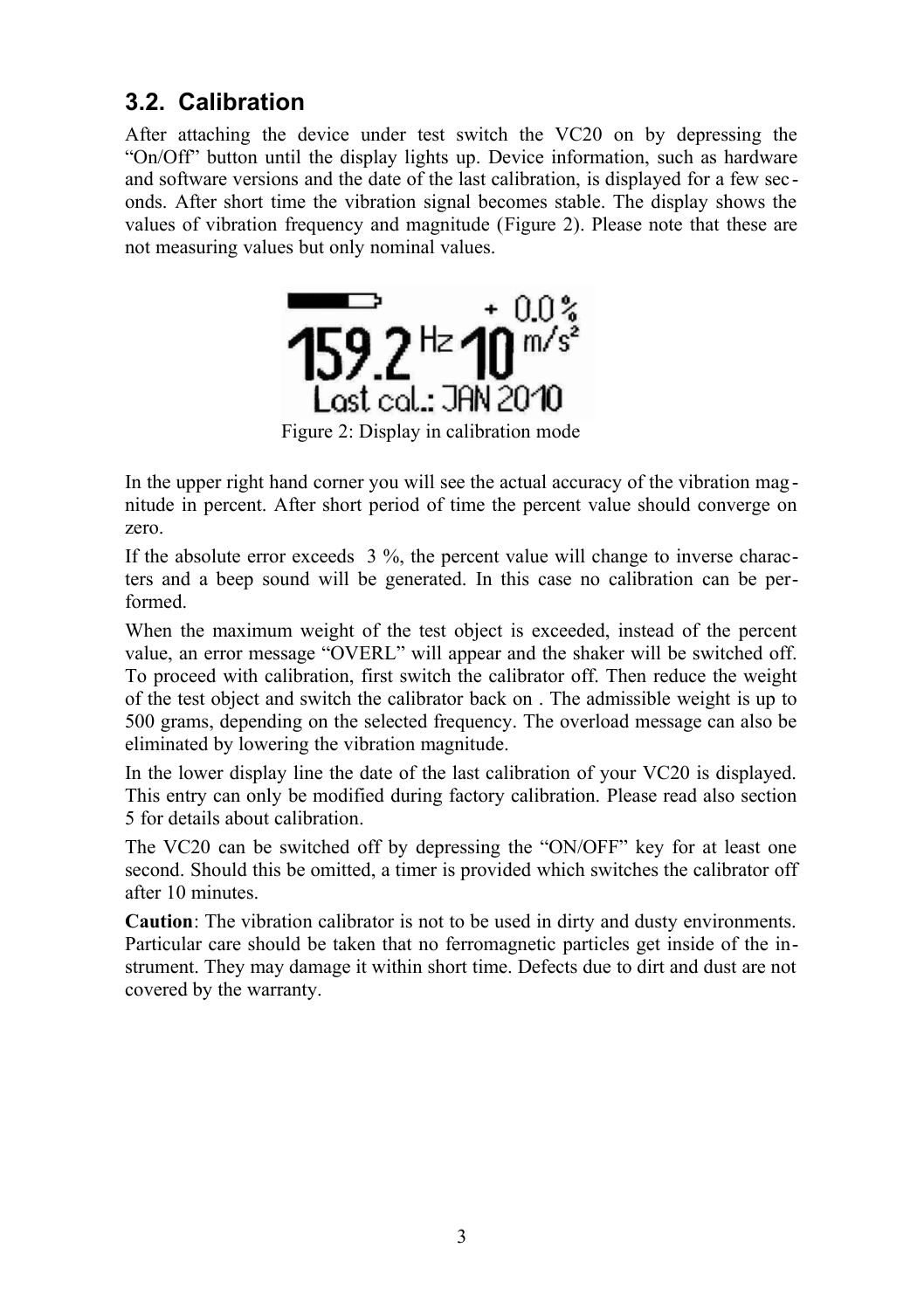### **3.3. Charging the Accumulator**

The battery indicator is located in the upper left hand corner of the display. A full bargraph is displayed when the battery is fully charged. Even if the bargraph is empty the instrument can still be used within its specifications for a certain period of time. When the battery voltage drops under a critical value, the VC20 is switched off automatically.

The instrument is equipped with a NiMH accumulator providing power for approximately 5 hours of operation.

To charge the battery, connect the supplied mains plug adapter (15 VDC) to the DIN socket at the side of the case. The unit should preferably be switched off during charging. Charging will take about 3 hours. During the charging process the battery indicator will be continuously moving [\(Figure 3\)](#page-6-0).

<span id="page-6-0"></span>

Figure 3: Charge indication

During the charging process the VC20 can be used for calibration. However, this will extend the necessary charging time.

The accumulator should be charged at room temperature. At higher temperatures charging can be stopped before reaching the full capacity because of the built-in temperature sensor.

The battery has no memory effect. Partial charging is permissible.

Permanent connection of the mains adapter is not recommended. This may lead to premature wear of the battery. In order to avoid overcharging the battery, it is not recommended that you disconnect and connect the mains adapter again immediately after charging is finished.

When the unit is not in use, the battery should be charged at least once a year.

The built-in battery is maintenance-free. Like all accumulators it has a limited number of charging cycles. If the operating time with a fully charged battery becomes insufficient, the battery should be replaced. In this case, the calibrator should then be returned to the manufacturer. In addition to replacing the battery, the manufacturer will also test the accuracy of the calibrator.

#### **3.4. Reset**

In the unlikely event that your VC20 cannot be switched on by the "On/Off" key, it may be necessary to press the Reset button. This button is found on the bottom side of the case near the key pad. Use a thin non-metallic object, such as a toothpick, to press the button inside the hole. This will start the instrument. Pressing the Reset button has no effect on accuracy.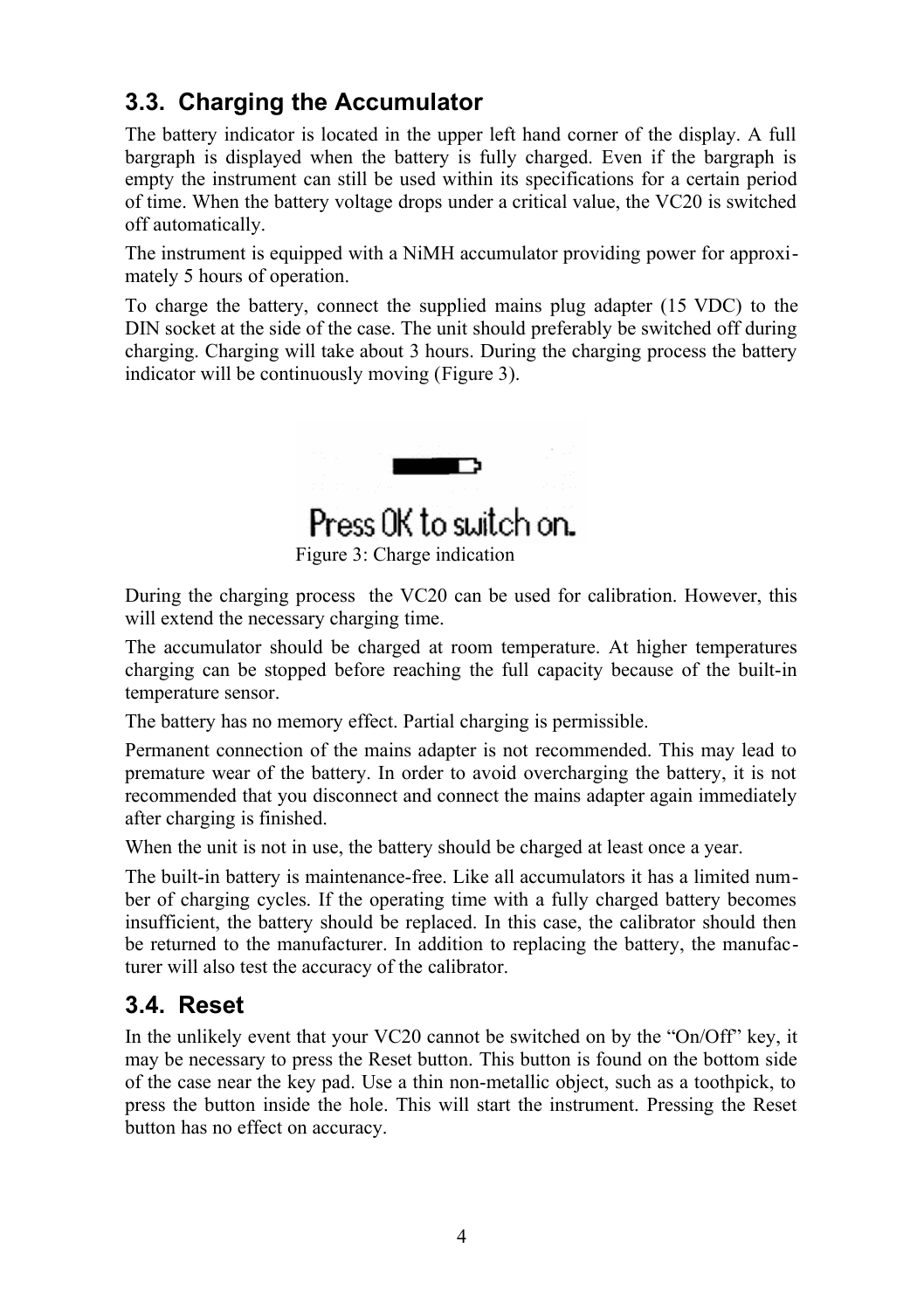# <span id="page-7-0"></span>**4. Calibration**

The vibration characteristics of the VC20 are very stable even after intensive use. Typical changes are below 1 % per year. We recommend annual re-calibration. In case of shock load, dropping the instrument, etc. immediate re-calibration is advised.

The instrument shall be calibrated in accordance with ISO 16063-44.

## **5. Technical Data**

Vibration magnitude (RMS values):

| Vibration acceleration:                                         | $10 \text{ m/s}^2$                                       | $\pm$ 3% at 0 to 40 °C       |
|-----------------------------------------------------------------|----------------------------------------------------------|------------------------------|
| Vibration velocity:                                             | $10 \text{ mm/s}$                                        | $\pm$ 3% at 0 to 40 °C       |
| Vibration displacement:                                         | $10 \mu m$                                               | $\pm$ 3% at 0 to 40 °C       |
| Vibration frequency:                                            | 159.15 Hz                                                | $\pm 0.05\%$ at -10 to 55 °C |
| Radian frequency:                                               | 1000/s                                                   | $\pm 0.05\%$ at -10 to 55 °C |
| Level indication:                                               | Percent display,<br>above $\pm$ 3 % beep tone            |                              |
| Settling time:                                                  | $\leq 10$ s                                              |                              |
| Maximum weight of test object<br>for stated accuracy:           | 600 g                                                    |                              |
| Vibration exciter:                                              |                                                          |                              |
| Dynamic force:                                                  | 10 <sub>N</sub>                                          |                              |
| Max. torque:                                                    | 2 Nm                                                     |                              |
| Nominal torque:                                                 | 1 Nm                                                     |                              |
| Max. transverse force:                                          | 20 Nm                                                    |                              |
| Transverse vibration:                                           | $\leq$ 10 % of main axis, measured 14 mm above<br>shaker |                              |
| Mounting of test object:                                        | M5 tapped hole, 7 mm deep<br>clamping magnet<br>adhesive |                              |
| Operating temperature ranges for:<br>3% accuracy<br>5% accuracy | 0 to 40 $^{\circ}$ C<br>-10 to 55 $\degree$ C            |                              |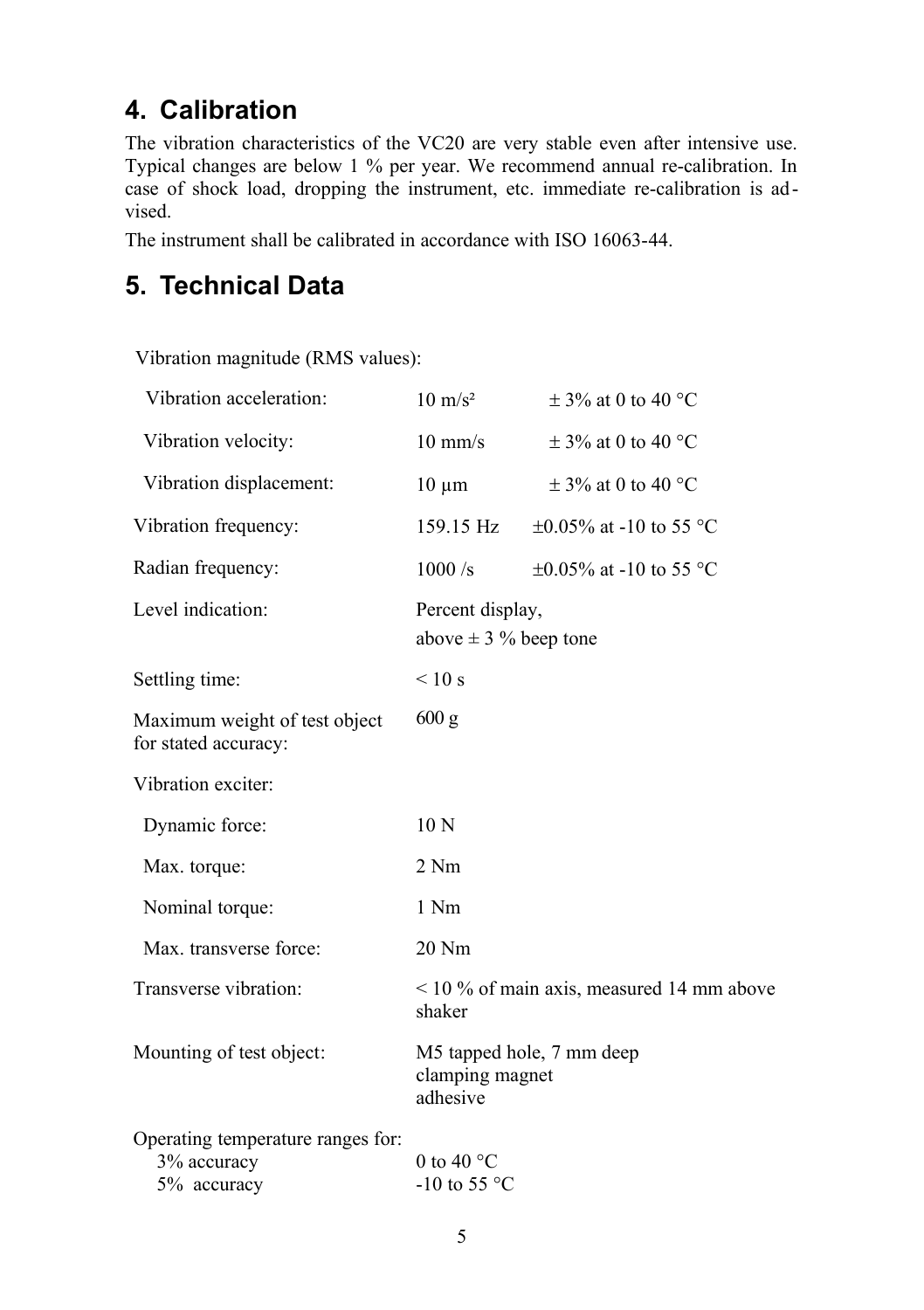| Humidity:                                       | $<$ 90 % at 30 °C, no condensation                         |
|-------------------------------------------------|------------------------------------------------------------|
| Magnetic scatter field at shaker:               | $< 0.2$ mT                                                 |
| Power supply:                                   | built-in NiMH accumulator, $7.2 \text{ V}$ / 1.6 Ah        |
| Battery operating time:                         | approx. 5 h with $m = 100$ g                               |
| Automatic shut-off time:                        | $10 \text{ min}$                                           |
| Charge time of accumulator:                     | 3 <sub>h</sub>                                             |
| Charge socket:                                  | DIN 45323 $(5.5 / 2.1)$<br>positive terminal at center pin |
| Charge voltage:                                 | 11 to 18 V DC                                              |
| Charge current                                  | $<$ 1 A                                                    |
| <b>Dimensions</b><br>(length x width x height): | $100 \times 100 \times 120$ mm <sup>3</sup>                |
| Weight:                                         | $2.2 \text{ kg}$                                           |